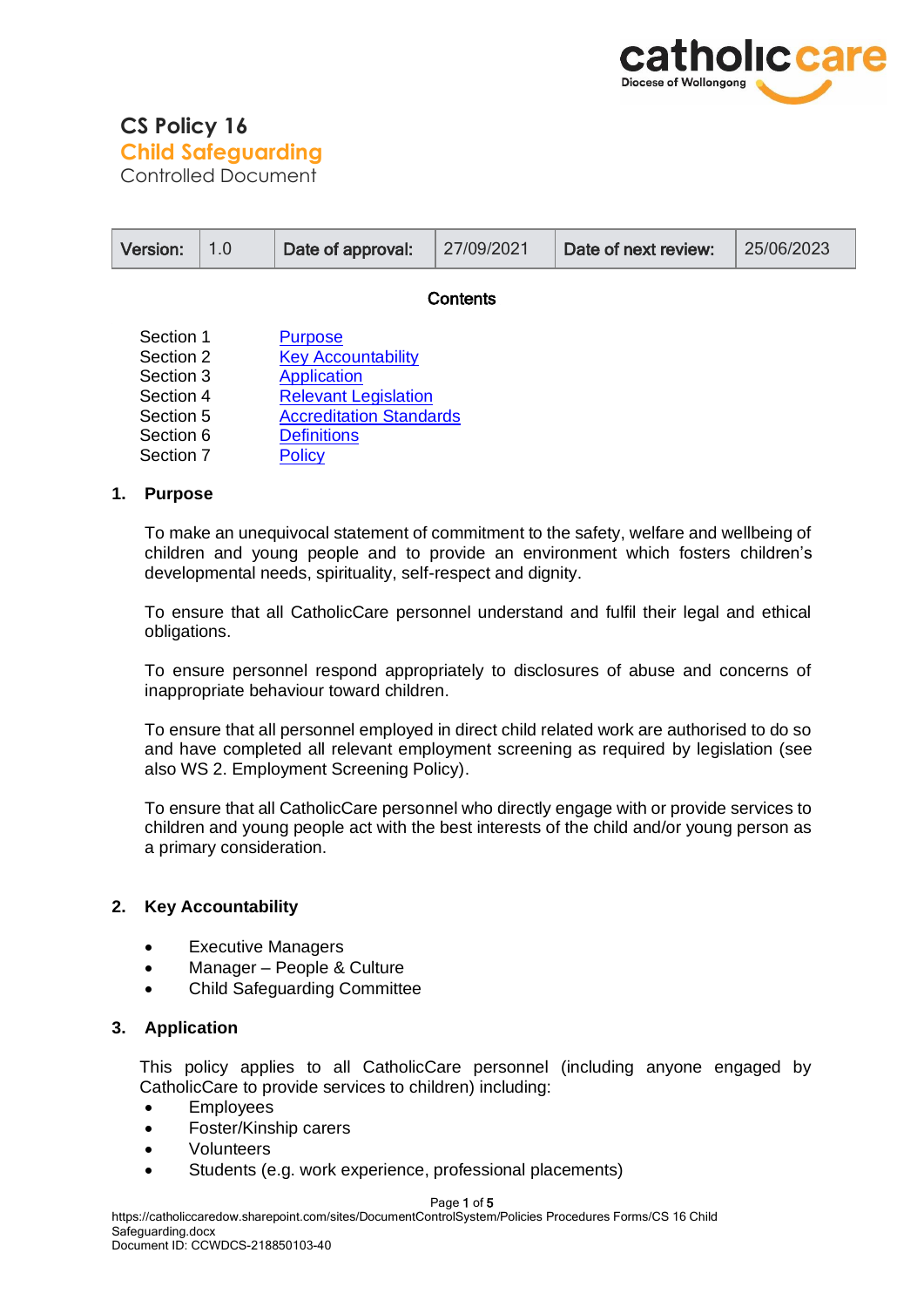

- Contractors and sub-contractors
- Clergy and members of religious congregations with an agreement to provide services in CatholicCare programs
- Members of councils, committees and sub-committees

Where specified it also applies to adult household members living in the home of a foster/kinship carer.

If disciplinary action or an employment proceeding has commenced in relation to a child protection allegation (regardless of whether the matter is reportable or exempt from reporting to external bodies), this policy continues to apply to a person even after they have ceased their association or employment with CatholicCare.

# <span id="page-1-0"></span>**4. Relevant Legislation**

- [Children and Young Persons \(Care and Protection\) Act 1998](http://www.austlii.edu.au/au/legis/nsw/consol_act/caypapa1998442/)
- Children and Young Persons (Care and Protection) Regulation 2012
- Child Protection (Working with Children) Act 2012
- Child Protection (Working with Children) Regulation 2013
- Children's Guardian Act 2019
- Disability Inclusion Act 2014 (NSW)
- National Disability Insurance Scheme Act 2013
- NDIS (Quality & Safeguards Commission and Other Measures) Act 2018
- United Nations Convention on the Rights of the Child (Ratified in Australia 1990)

### <span id="page-1-1"></span>5. **Accreditation Standards and Related Documents**

- Council of Australian Governments National Principles for Child Safe **Organisations** 
	- $\circ$  Standard 5 People working with children and young people are suitable and supported to reflect child safety and wellbeing values in practice
- Office of the Children's Guardian NSW Child Safe Standards for Permanent Care o Standard 3 - Child Protection and Child Safety
- Australian Children's Education & Care Quality Authority
	- o Quality Area 2 Children's Health & Safety
		- 2.2.3 Child Protection
- Department of Social Services Families and Children Activity Administrative Approval Requirements
	- Standard 13 Client Safety
- NDIS Quality and Safeguards Commission NDIS Practice Standards
	- $\circ$  Core Module Section 1 Rights & Responsibilities
		- Violence, Abuse, Neglect, Exploitation & Discrimination

### <span id="page-1-2"></span>**6. Definitions**

# **Child**

- A person under the age of 18 years *Children's Guardian Act 2019* and *Child Protection (Working with Children) Act 2012*
- A person under the age of 16 years *Children and Young Persons (Care and Protection) Act 1998*

### **Non-Risk of Significant Harm (Non-RoSH)**

Page 2 of 5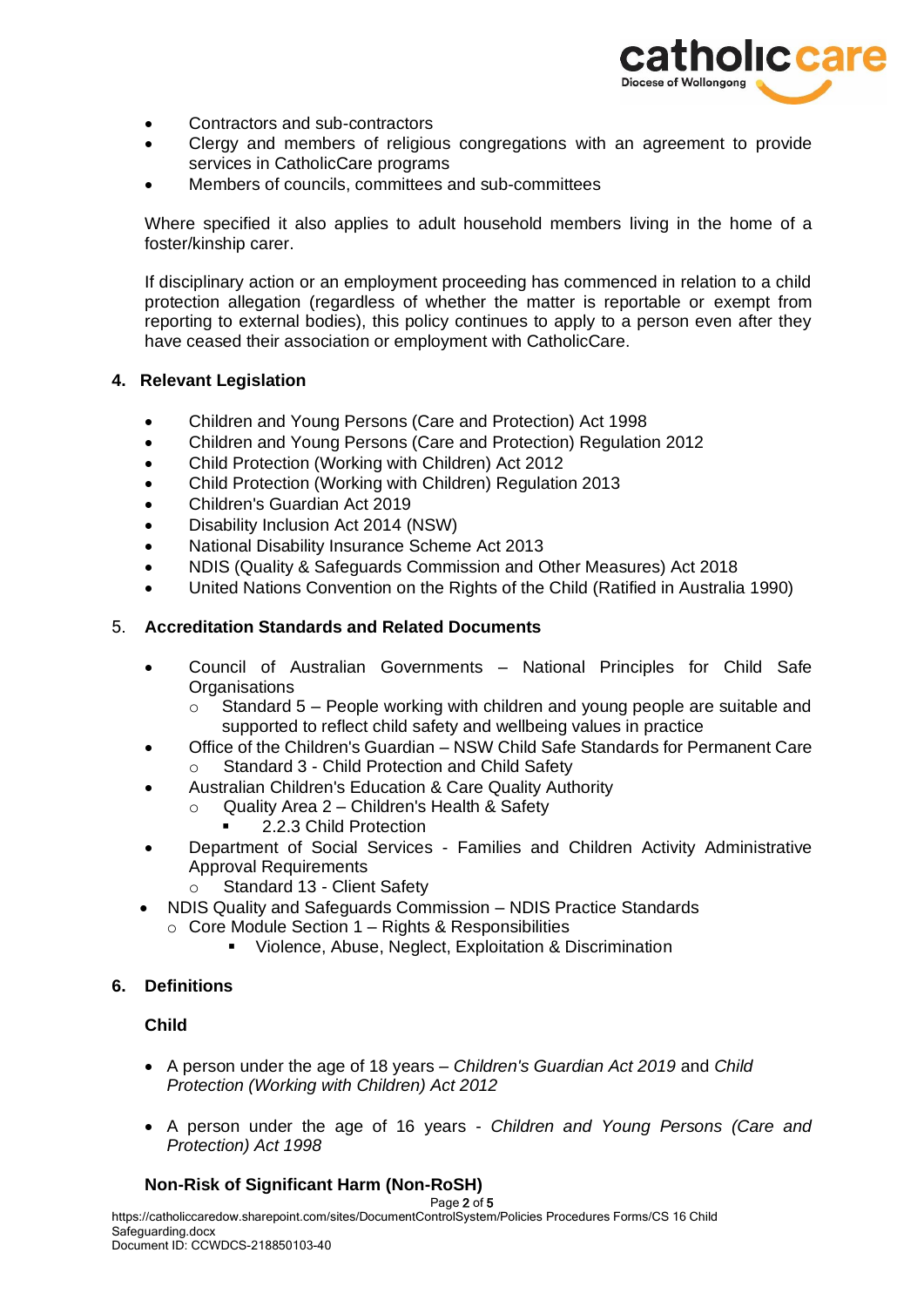

- Where there are child protection concerns that do not meet the threshold for "**significant"** harm (i.e. RoSH), they are described as Non-RoSH. It is important to note that staff still follow procedure to determine whether RoSH or Non-RoSH.
- Non-RoSH information is collected by CatholicCare as it may over time provide evidence of a pattern of behaviour that could constitute cumulative harm (detailed below) which would be considered RoSH.

# **Principal Officer**

For the purposes of fulfilling CatholicCare's responsibilities under the *Children & Young Persons (Care and Protection) Act 1998* and the *Children & Young Persons (Care & Protection) Regulation 2012* the Executive Manager, Children & Youth Services, Michelle Ferrara, is the designated Principal Officer and also has overall responsibility for supervising CatholicCare's arrangements for providing Out of Home Care.

# **Reportable Conduct**

See WS 4.3 Management of Reportable Conduct Allegations against Employees Policy.

# **Risk to the Safety of Children**

A 'real and appreciable risk to the safety of children'

# **Risk of Significant Harm (RoSH)**

- Where circumstances cause sufficiently serious concern about the safety, welfare or wellbeing of a child or young person to warrant a response by a statutory authority (i.e. NSW Department of Communities and Justice) regardless of a family's consent.
- Concerns that are not minor or trivial and may reasonably be expected to produce a substantial and demonstrably adverse impact on the child or young person's safety, welfare or wellbeing
- Harm may relate to:
	- o physical or psychological needs not being met
	- o lack of necessary medical care
	- o inadequate arrangements for education
	- o actual or risk of physical or sexual abuse or ill-treatment
	- $\circ$  risk of physical or psychological harm including as a consequence of living in a household where there has been domestic violence
	- o situations where a child is subject to a pre-natal report and the mother did not engage with support services to minimise the risk factors giving rise to the report
	- o RoSH includes **cumulative harm** (i.e. a series of acts or omissions that, when viewed separately, may not indicate significant risk, but when viewed together suggest a pattern of significant harm).

 For additional information, refer to *Sect 23 of Children and Young Persons (Care and Protection) Act 1998* and the NSW Online Mandatory Reporter Guide (MRG).

# **Young Person**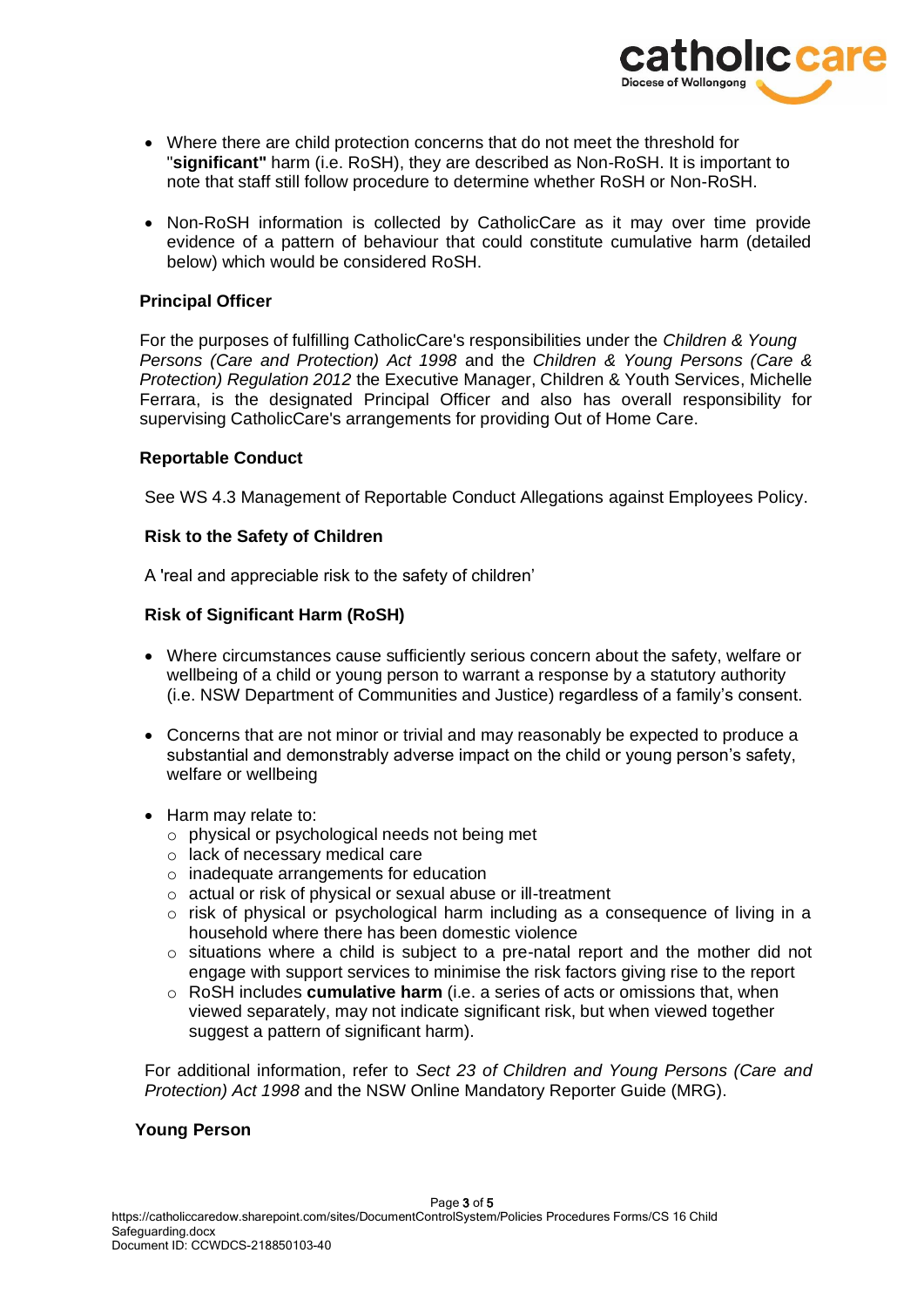

• A person who is aged 16 years or above but who is under the age of 18 years - *Children and Young Persons (Care and Protection) Act 1998.*

# <span id="page-3-0"></span>**7. Policy**

CatholicCare is committed to the safety, welfare and well-being of children and young people and operates in accordance with all relevant legislation. It is recognised that the care and protection of children is a collective responsibility involving parents, schools and, when necessary, the support and action of government, community and educational services. CatholicCare works in cooperation with government authorities and other relevant agencies and with families in the care and protection of children and young people.

CatholicCare's services promote the development of strong and positive families. Personnel actively promote and develop child-safe and child-friendly practices where children are empowered, valued, listened to and wherever possible, participate in decision making. CatholicCare advocates with and on behalf of children and intervenes to protect them from all forms of abuse, violence, injury, neglect and exploitation.

The safety, welfare and wellbeing of children and young people is given the highest priority in every preventative and protective action taken.

CatholicCare, as an agency, and its personnel, individually, are committed to upholding the National Principles for Child Safe Organisations i.e.

- **Principle 1** Child safety and wellbeing is embedded in organisational leadership governance and culture
- **Principle 2** Children and young people are informed about their rights, participate in decisions affecting them and are taken seriously
- **Principle 3**  Families and communities are informed and involved in promoting child safety and wellbeing
- **Principle 4** Equity is upheld and diverse needs respected in policy and practice
- **Principle 5** People working with children and young people are suitable and supported to reflect child safety and wellbeing values in practice
- **Principle 6** Processes to respond to complaints and concerns are child focused
- **Principle 7** Staff and volunteers are equipped with the knowledge, skills and awareness to keep children and young people safe through ongoing education and training
- **Principle 8** Physical and online environments promote safety and wellbeing while minimising the opportunity for children and young people to be harmed
- **Principle 9** Implementation of the National Child Safe Principles is regularly reviewed and improved
- **Principle 10** Policies and procedures document how the organisation is safe for children and young people.

Personnel co-operate with other stakeholders to co-ordinate decision making, service delivery and advocacy.

In responding to children at risk of harm and to allegations of reportable conduct involving personnel, CatholicCare at all times holds paramount both the safety and best interests of the child, as well as the right of personnel to a proper investigation. Procedures ensure privacy and fair handling and that support for those involved, any necessary discipline and preventative measures are put in place (see also WS 4.3 Management of Reportable Conduct Allegations against an Employee).

Page 4 of 5